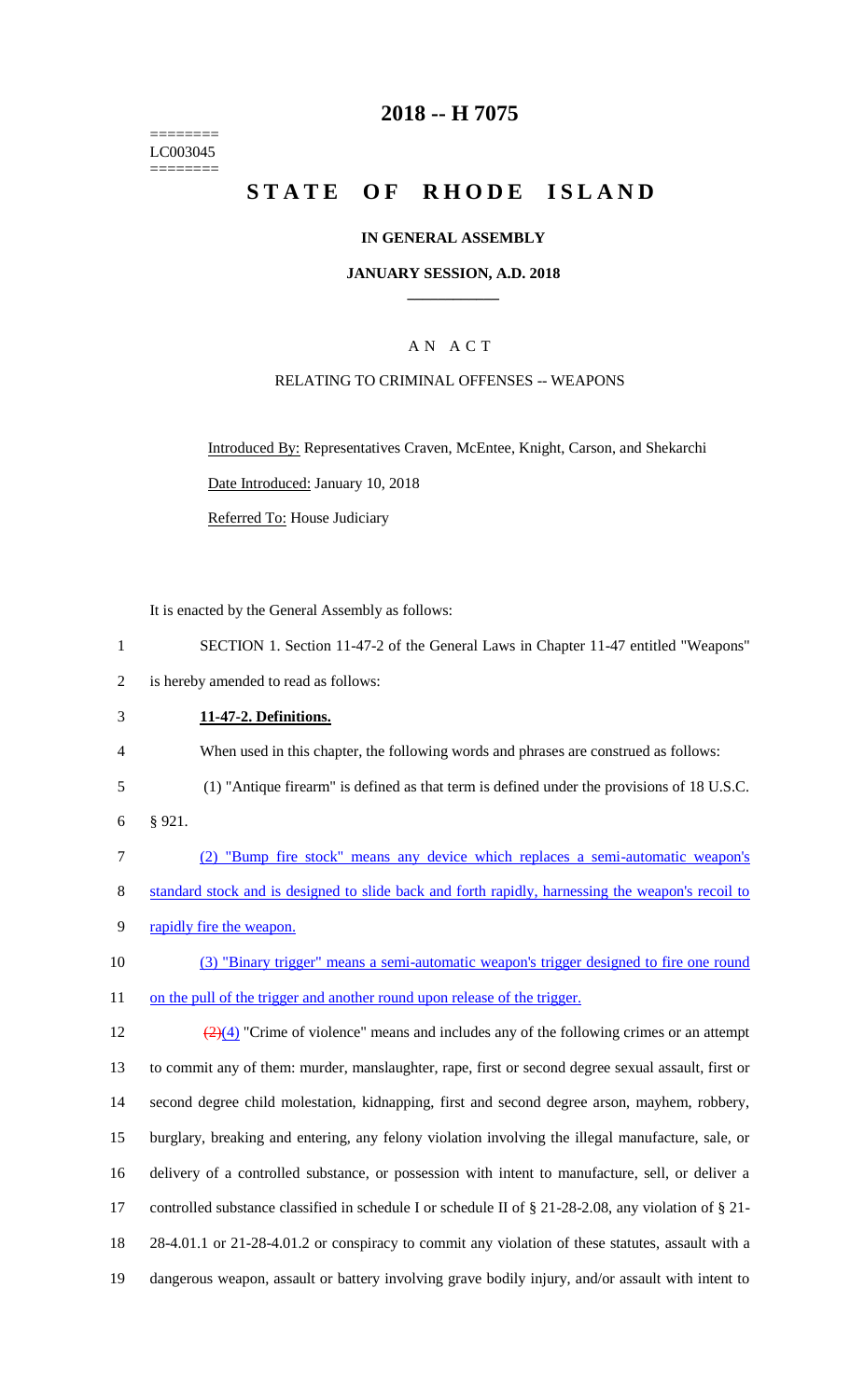commit any offense punishable as a felony; upon any conviction of an offense punishable as a felony offense under § 12-29-5.

 (3)(5) "Firearm" includes any machine gun, pistol, rifle, air rifle, air pistol, "blank gun," "BB gun," or other instrument from which steel or metal projectiles are propelled, or which may readily be converted to expel a projectile, except crossbows, recurve, compound, or longbows, and except instruments propelling projectiles which are designed or normally used for a primary purpose other than as a weapon. The frame or receiver of the weapon shall be construed as a firearm under the provisions of this section.

9  $(4)(6)$  "Fugitive from justice" means any person who has fled from any state, territory, the District of Columbia, or possession of the United States to avoid prosecution for a crime of violence or to avoid giving testimony in any criminal proceeding.

 $\left(\frac{5}{7}\right)$  "Licensing authorities" means the board of police commissioners of a city or town where the board has been instituted, the chief of police or superintendent of police of other cities and towns having a regular organized police force, and, in towns where there is no chief of police or superintendent of police, it means the town clerk who may issue licenses upon the recommendation of the town sergeant, and it also means any other person or body duly authorized by the city or town charter or by state law.

 $(6)(8)$  "Machine gun" means any weapon which shoots, is designed to shoot, or can be readily restored to shoot automatically more than one shot, without manual reloading, by a single function of the trigger. The term also includes the frame or receiver of the weapon, any combination of parts designed and intended for use in converting a weapon into a machine gun, and any combination of parts from which a machine gun can be assembled if the parts are in the possession or under the control of a person.

24  $\left(\frac{7}{9}\right)$  "Person" includes an individual, partnership, firm, association, or corporation.

 $25 \left( \frac{8}{10} \right)$  "Pistol" includes any pistol or revolver, and any shotgun, rifle, or similar weapon with overall length less than twenty-six inches (26"), but does not include any pistol or revolver designed for the use of blank cartridges only.

- 28 (11) "Rapid fire device" means any device, part, accessory or attachment designed to
- accelerate the rate of fire of a semi-automatic weapon to include, but not limited to, a bump fire
- stock, a binary trigger, or a trigger crank.
- 31  $(9)(12)$  "Sawed-off rifle" means any rifle with overall length of less than twenty-six inches (26") and/or barrel length of less than sixteen inches (16").
- 33 (10)(13) "Sawed-off shotgun" means any shotgun with overall length of less than twenty-six inches (26") and/or barrel length of less than eighteen inches (18").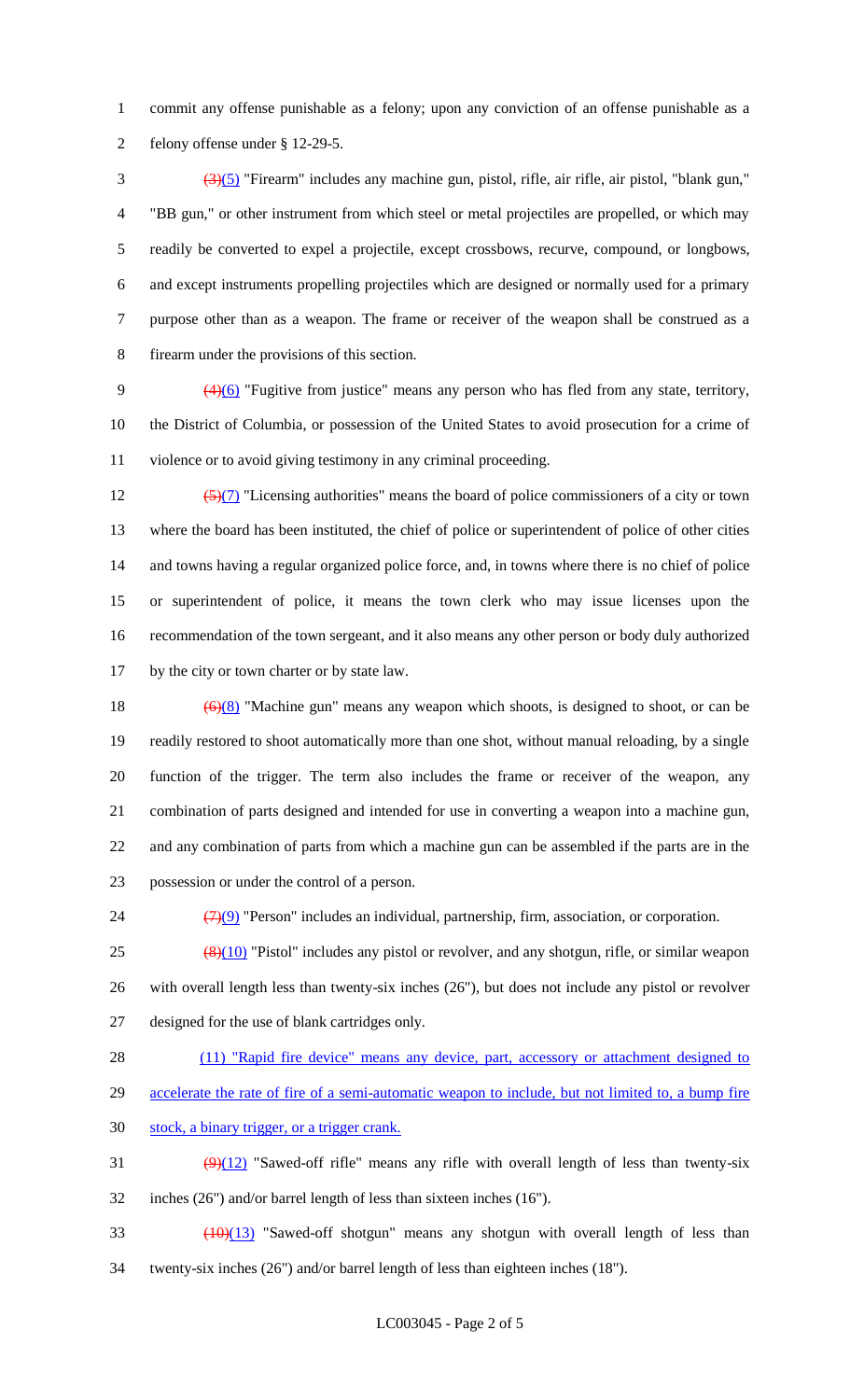(11)(14) "Sell" includes let or hire, give, lend, and transfer, and "purchase" includes hire,

accept, and borrow, and "purchasing" shall be construed accordingly.

- (15) "Semi-automatic weapon" means any semi-automatic rifle, carbine, pistol or shotgun.
- (16) "Trigger crank" means a trigger actuator that attaches to the trigger of a semi-automatic weapon and causes the weapon to fire by turning the crank handle.
- 
- SECTION 2. Chapter 11-47 of the General Laws entitled "Weapons" is hereby amended

# **11-47-8.1. Rapid fire devices.**

by adding thereto the following section:

- (a) It shall be unlawful for any person within this state to import, manufacture, transfer, 11 sell or possess any rapid fire device or any part, combination of parts, components, attachments or 12 accessory designed to function as a rapid fire device. Every person violating the provision of this 13 subsection shall, upon conviction, be punished by imprisonment for not less than one year nor 14 more than ten (10) years, or by a fine up to ten thousand dollars (\$10,000), or both, and except for a first conviction under this section shall not be afforded the provisions of suspension or 16 deferment of sentence, nor of probation. (b) It shall be unlawful for any person within this state to discharge or shoot a semi-18 automatic weapon with an attached rapid fire device. Every person violating the provision of this subsection shall, upon conviction, be punished by imprisonment for not less than two (2) years 20 nor more than ten (10) years, or by fine up to ten thousand dollars (\$10,000), or both, and except for a first conviction under this section shall not be afforded the provisions of suspension or deferment of sentence, nor of probation. (c) This section shall not apply to the purchase of any such device by the Rhode Island 24 state police, by any city or town police department of the state of Rhode Island, or by the department of environmental management for display as a part of a firearms training course under 26 its auspices. (d) Weapons otherwise considered legal which are found modified by devices pursuant to 28 this section shall be subject to forfeiture pursuant to  $§11-47-22$ . 29 (e) This section shall not be construed to prohibit use of a replacement trigger or trigger components designed and intended to decrease the weight of the trigger pull or to improve the
- quality and release of the trigger pull in a semi-automatic weapon.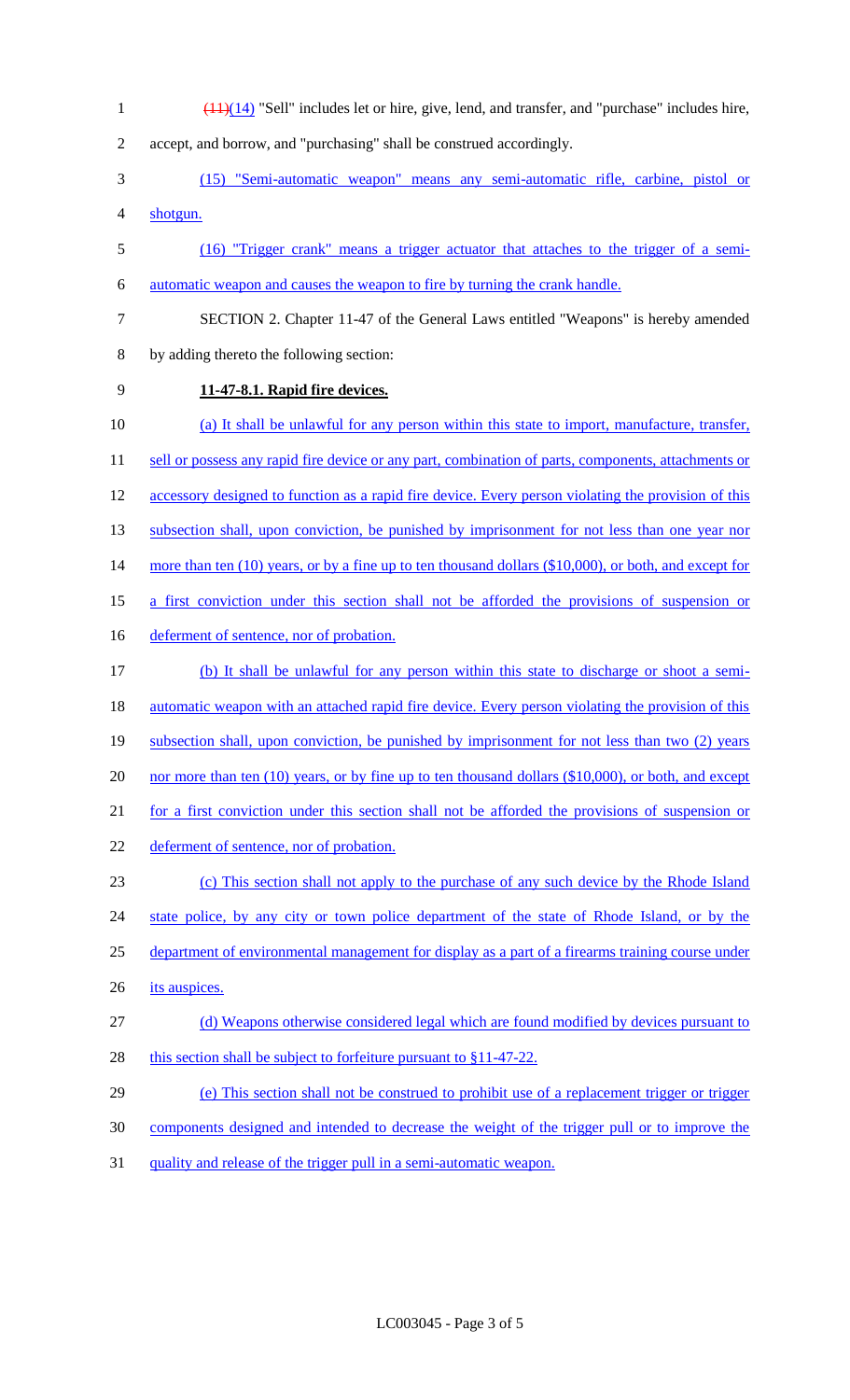1 SECTION 3. This act shall take effect upon passage.

#### $=$ LC003045  $=$